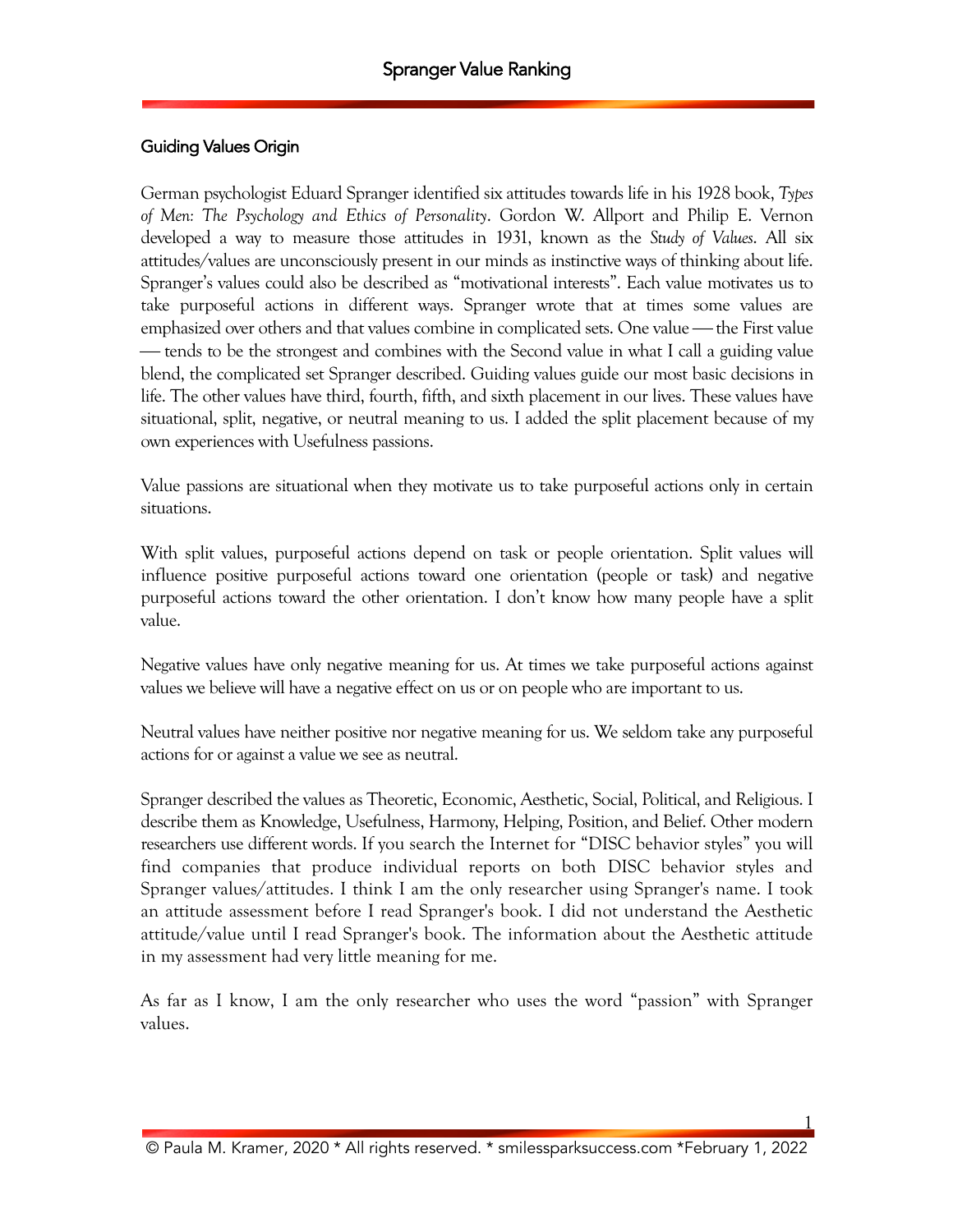My value ranking is:

| 1st             | Helping    | Guiding value     |
|-----------------|------------|-------------------|
| 2 <sub>nd</sub> | Knowledge  | Guiding value     |
| 3rd             | Belief     | Situational Value |
| 4th             | Harmony    | Situational Value |
| 5th             | Usefulness | Split Value       |
| 6th             | Position   | Negative Value    |

While behavior style combinations have a High behavior style over a Secondary High behavior style  $(1/S)$ , I write guiding value combinations with a plus sign, as in Helping  $+$ Knowledge.

When you rank your values, start with your guiding values. You should be able to identify them using the Quick Look below. Then think about the other values for a while — days, weeks, or months, if necessary. I learned about Spranger values from a company that told me I would have two guiding values, two situational values, one negative value, and one neutral value. Trying to rank my values according to their definitions, I ranked two of my values incorrectly. It took me years to stop thinking their way and start understanding how all of the values motivated actions in my life. You probably will have two guiding values. After that, you could have any combination of situational, split, negative and/or neutral values. Take your time to get it right.

For example, my guiding values are Helping + Knowledge. I buy books and magazines that I spend time reading for useful information. I put energy into finding connections between different pieces of useful information. I put more time and energy into writing blog posts and handouts and books so other people can use the connected information to create more success in their lives. I use words like "help" and "this information" and "I read" and "I heard" when I make decisions. I also talk about facts and situations and ideas I find fascinating and often talk about how those facts and situations and ideas make life better or worse for particular people.

Use the Guiding Values Quick Look to quickly identify your Guiding value blend. Use the worksheets on the following pages to help you identify and rank all of your values. If you take purposeful actions against a particular value, that value is negative. If you take no purposeful actions for or against a value principle, that value is neutral.

For many people, both their Third and Fourth values are situational. The Third value is stronger than the Fourth value. The Fourth value is stronger than the Fifth value. The Fifth value is stronger than the Sixth value.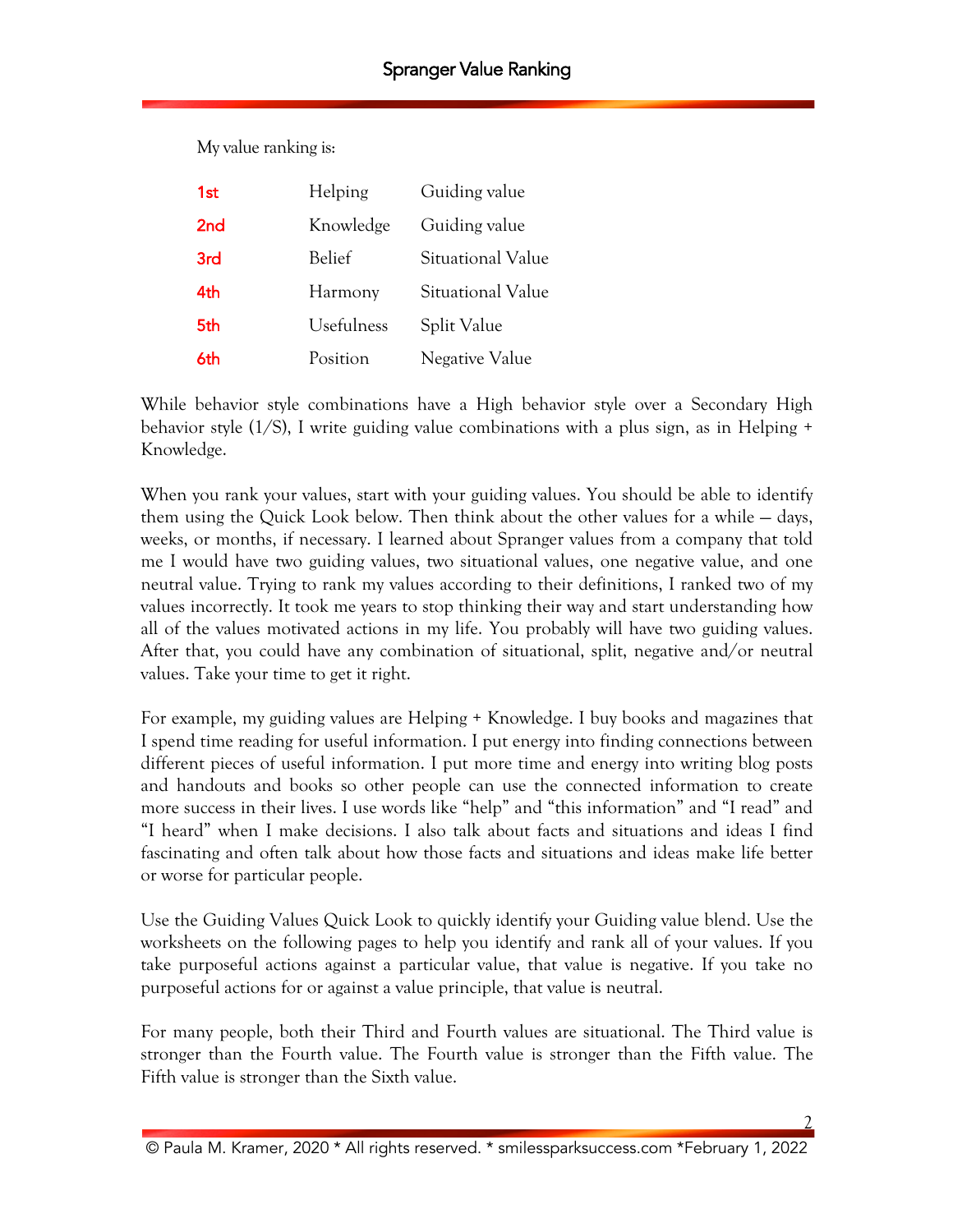Once you have figured out your value ranking, use My Passions on my website to satisfy your passions and spark more success for yourself. If we do not have the food and water we need to satisfy our hunger and thirst, we have difficulty sparking success. If we are unable to take actions that satisfy our value passions, we have difficulty sparking success. Just as you would make a point of satisfying your hunger and thirst needs, make a point of satisfying your guiding value passions. You will be most successful if you satisfy your guiding value passions in ways that are respectful to the value passions of other people.

#### Ranking Values For Other People

You will probably not be able to rank all of the six values for most of the people in your life, if any. DISC behavior styles are observable on the outside in the way people walk, talk, and go about the business of their lives. Spranger value passions are on the inside. If you want to know value ranking for other people, you will probably have to ask them to rank their own values. They will need time to think about how the passions of each value motivate their purposeful actions. You should, however, be able to identify their guiding values because people make daily decisions based on their guiding values. You can identify your own and other people's Guiding values in two ways:

Guiding Value Quick Look link on my website

Verbal Clues & Words With Wallop page on my website

Use the information in Our Passions to tell the people in your life how to communicate with you in ways that satisfy your value passions.

In a close relationship, use Comparing Passions to understand your relationship better.

Satisfying guiding value passions can be difficult when someone else's guiding values are opposite your guiding values. In those situations, provide *moments of passion* in small ways.

Satisfy the behavior style needs of other people only in the ways that leave you feeling safe and respected.

Do not allow other people to manipulate you into questionable actions.

Satisfy the value passion of other people for their sake, not for your sake.

Never assume that you can change the guiding values of another person.

Use the following worksheets to help you determine the placement of the other values in your life. Record them on the last page.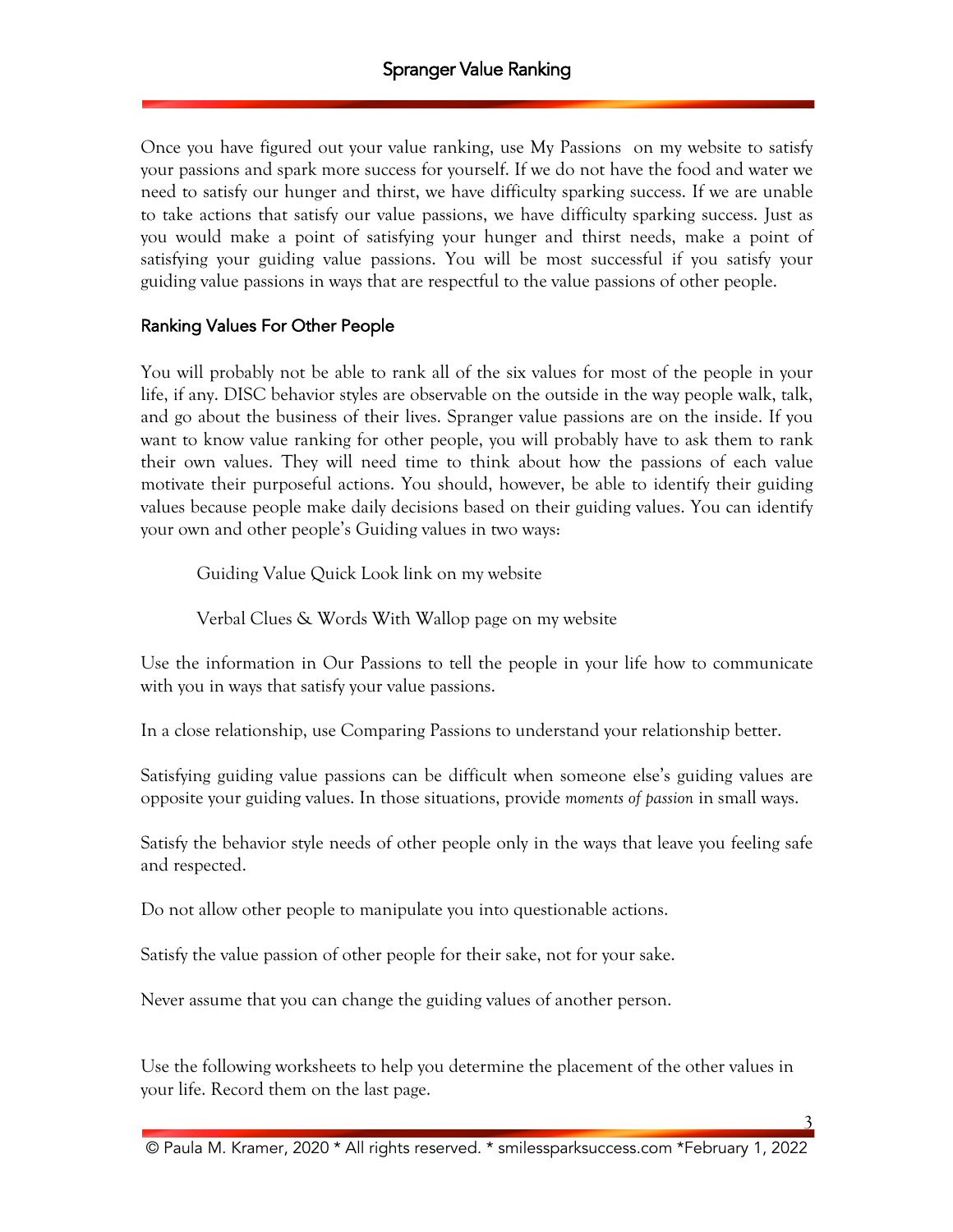## Knowledge

Principle of Adequate Reason Using evidence, results, and patterns to explain reality

© Paula M. Kramer, 2020 \* All rights reserved. \* smilessparksuccess.com \*February 1, 2022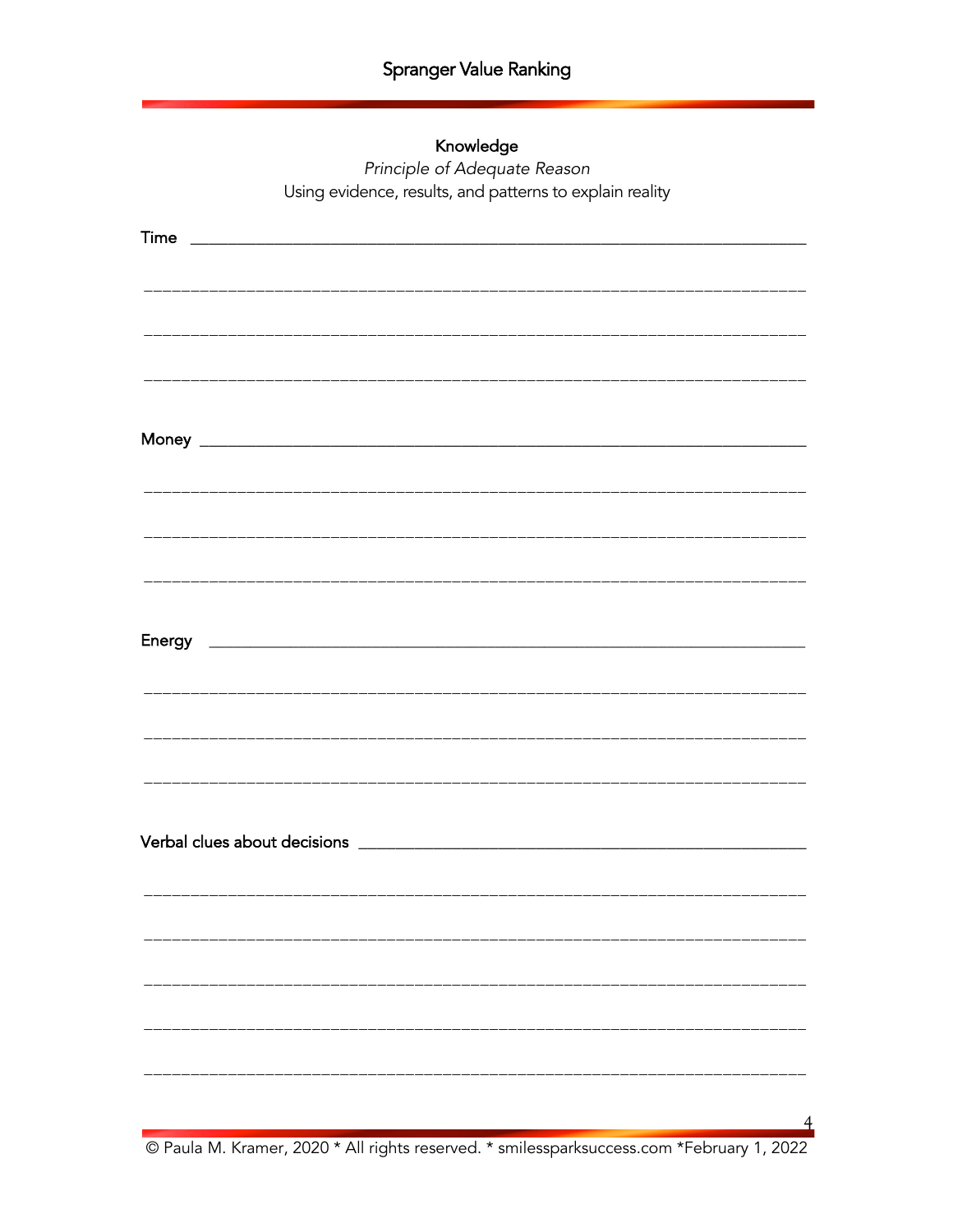### **Usefulness**

Principle of Least Action Getting the greatest return from the least amount of time, money, and energy

| Time<br><u> 2000 - Jan James James Jan James James James James James James James James James James James James James Jam</u> |  |
|------------------------------------------------------------------------------------------------------------------------------|--|
|                                                                                                                              |  |
|                                                                                                                              |  |
|                                                                                                                              |  |
|                                                                                                                              |  |
|                                                                                                                              |  |
|                                                                                                                              |  |
|                                                                                                                              |  |
|                                                                                                                              |  |
|                                                                                                                              |  |
|                                                                                                                              |  |
|                                                                                                                              |  |
|                                                                                                                              |  |
|                                                                                                                              |  |
|                                                                                                                              |  |
|                                                                                                                              |  |
|                                                                                                                              |  |
|                                                                                                                              |  |
|                                                                                                                              |  |
|                                                                                                                              |  |
|                                                                                                                              |  |
|                                                                                                                              |  |
|                                                                                                                              |  |
|                                                                                                                              |  |
|                                                                                                                              |  |
|                                                                                                                              |  |
|                                                                                                                              |  |
|                                                                                                                              |  |

© Paula M. Kramer, 2020 \* All rights reserved. \* smilessparksuccess.com \*February 1, 2022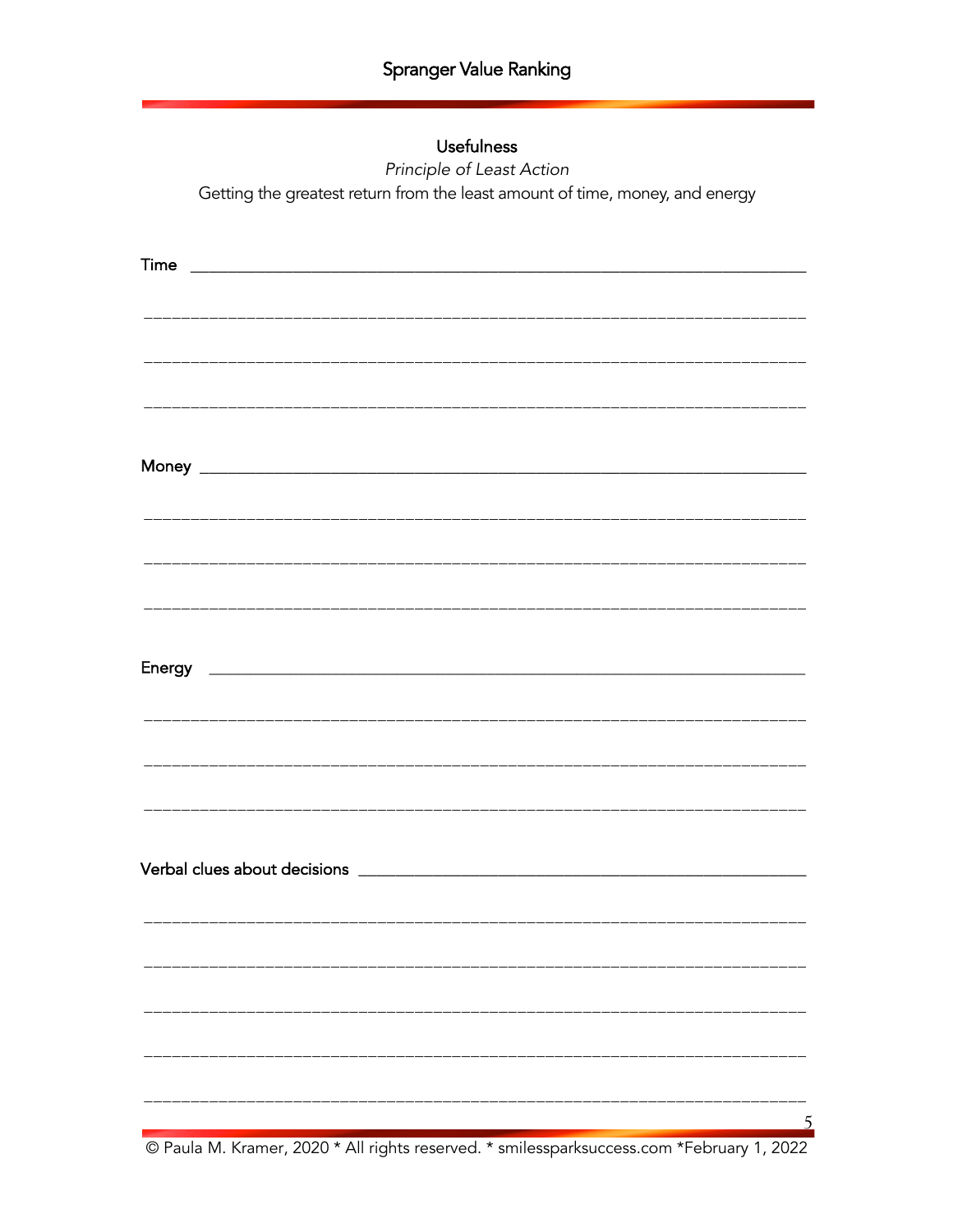#### Harmony

Principle of Form Creating inner harmony with fulfilling experiences

© Paula M. Kramer, 2020 \* All rights reserved. \* smilessparksuccess.com \*February 1, 2022

6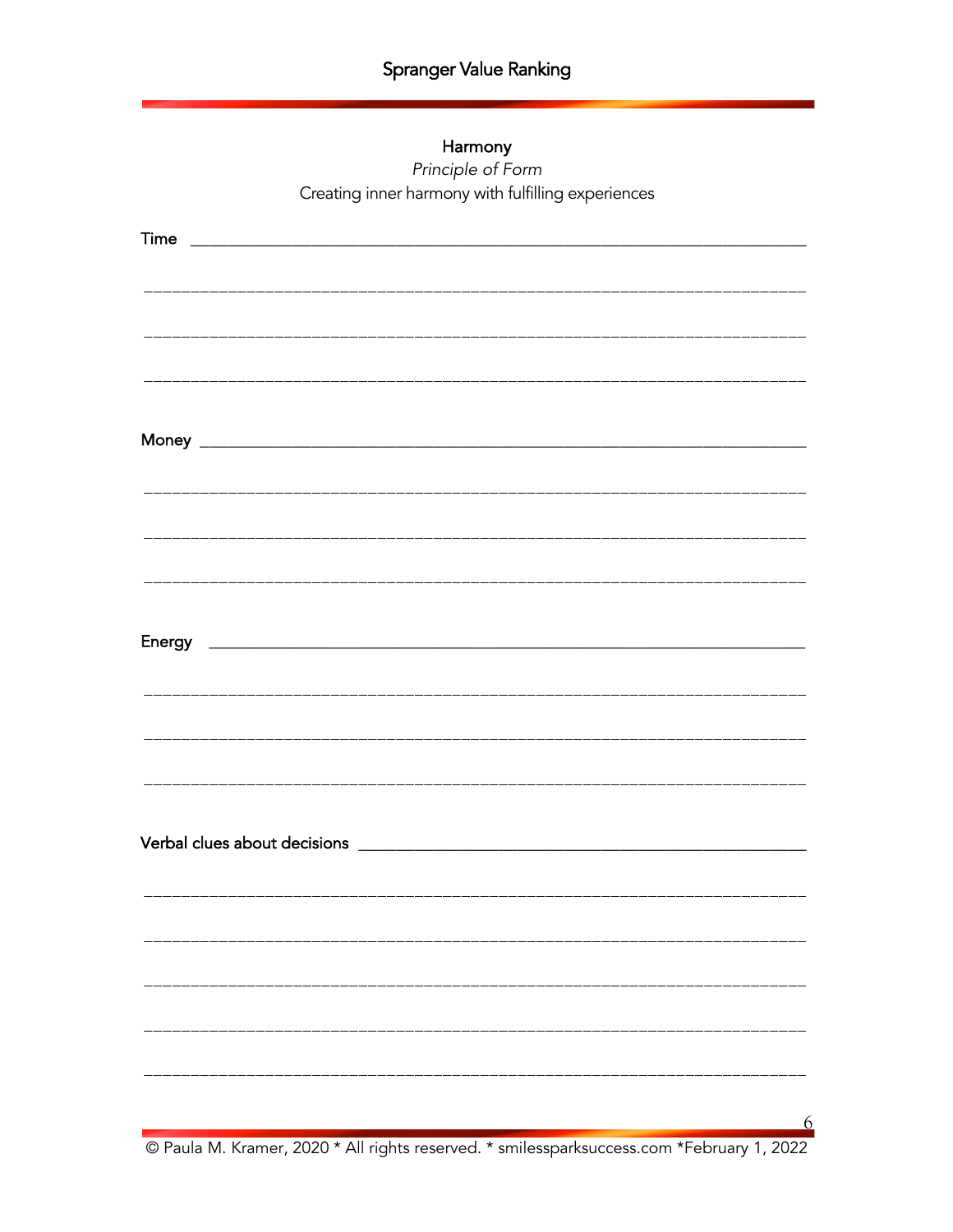| <b>Belief</b>                                                  |
|----------------------------------------------------------------|
| Principle of Moral Consciousness                               |
| Living a moral consciousness that gives meaning to all of life |

e Paula M. Kramer, 2020 \* All rights reserved. \* smilessparksuccess.com \*February 1, 2022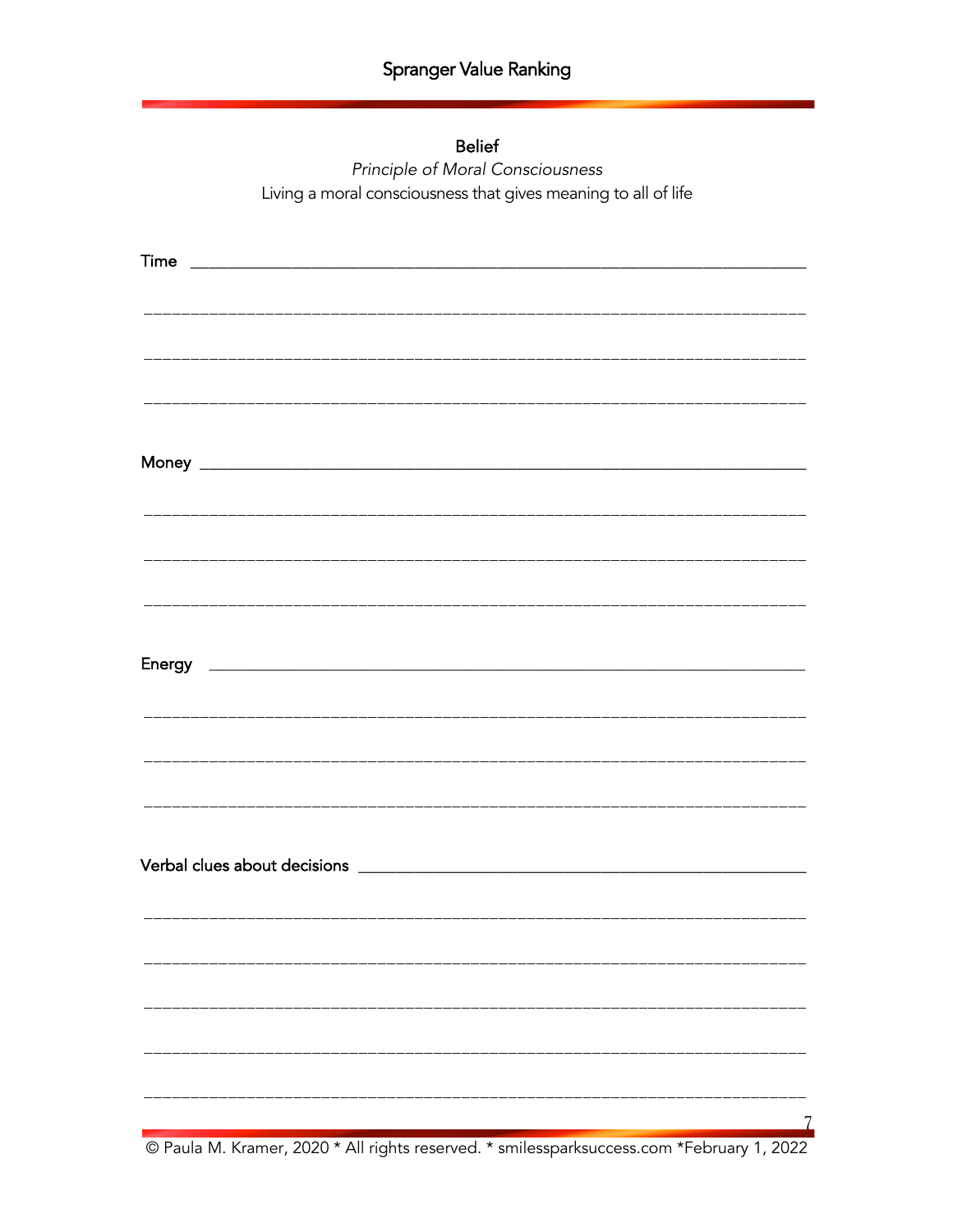# Helping Principle of Loyalty Helping others improve their lives

C<br>C Paula M. Kramer, 2020 \* All rights reserved. \* smilessparksuccess.com \*February 1, 2022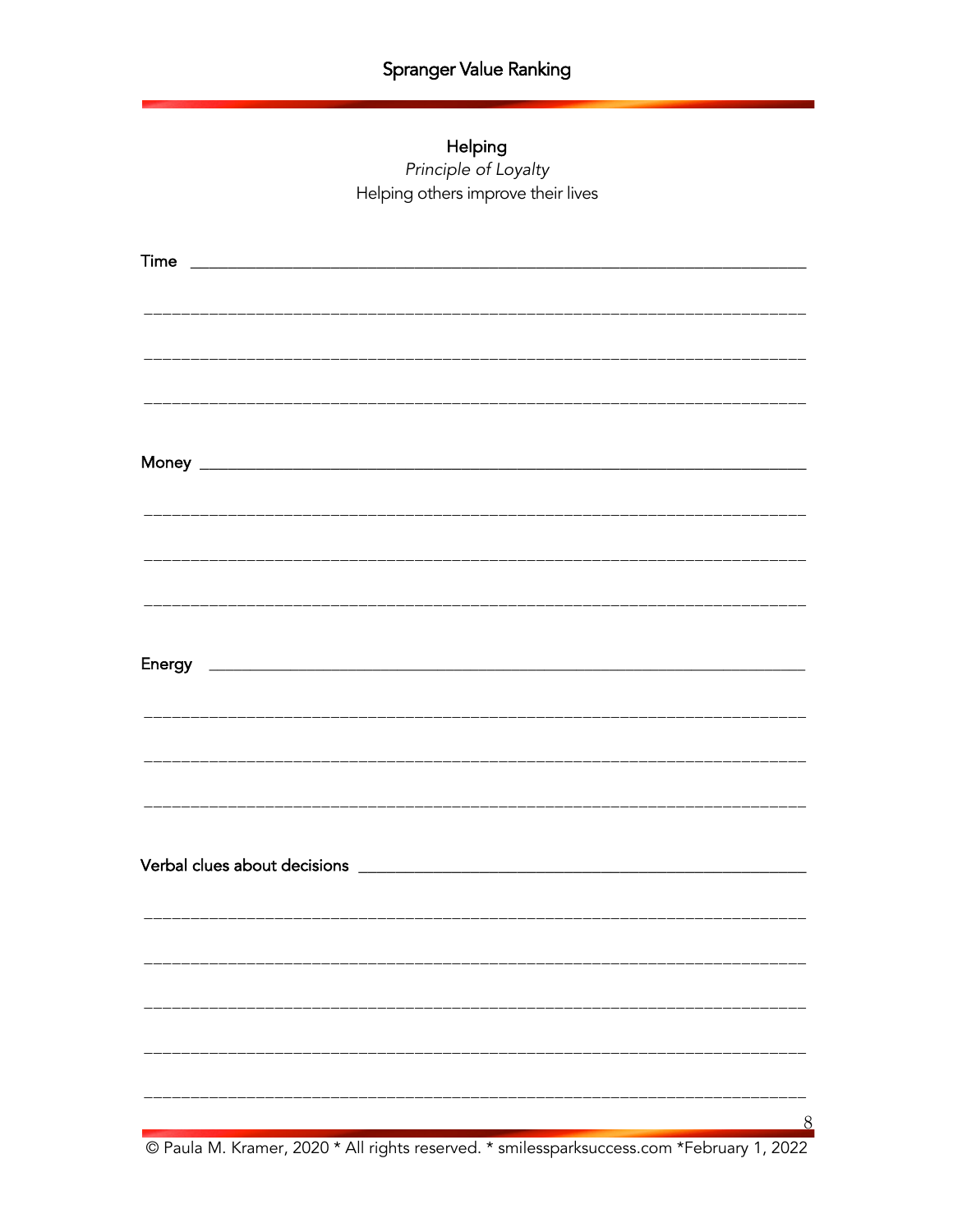Position

Principle of Will and Consistency Improving position and status in life

© Paula M. Kramer, 2020 \* All rights reserved. \* smilessparksuccess.com \*February 1, 2022